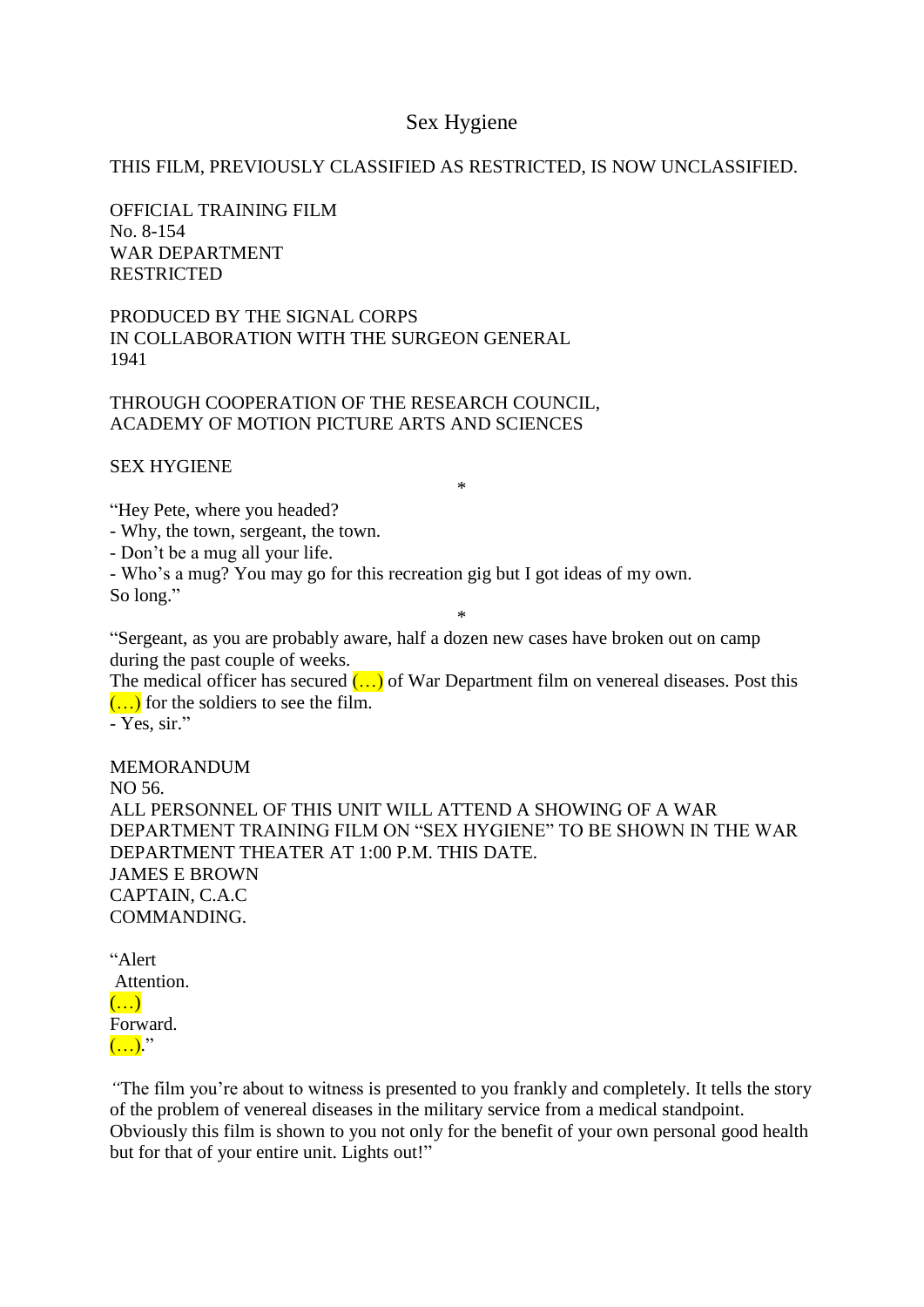"As an officer of the Army Medical Corps, I wish to bring your attention to an important phase in the preservation of your health. The Army recognizes the risks present for a large number of men in the satisfaction of their sexual impulse. The greatest risk is that of venereal diseases, acquired during the sexual act. You will ordinarily not contract sexual diseases if there is no sexual act performed. In that respect, continence if not total abstinence is the best of all preventives. However, in the event of contact with a contaminated woman, you must bear in mind that are available to you, through your own medical corps, specific preventives and cures for specific infections.

On that slide, there are many germs that you cannot see with the unaided eye. However, if we look through this microscope, we can see what is meant by a specific germ.

Here is the organism which causes sleeping sickness.

Here is the organism which causes malaria.

And this, the specific germ of gonorrhea.

This is the specific germ of syphilis.

These germs, if allowed to enter the body either through the skin or through mucus-lined openings, may destroy your life. The mucus-lined openings through which germs may enter your body are: the mouth, the nose and the urethral canal. Even a slight unnoticed skin abrasion may act as an open door for these persistent and evil bacteria.

Some further illustrations are necessary to show you how these germs attack parts of your body. As we go along, let us study the male anatomy. Most men know less about their own bodies than they do about their automobiles.

Here, we have a diagram of the human body, showing those parts with which this discussion is primarily concerned. First from the front, the abdomen, the groins, the penis, the sack or scrotum, the pubic hairs.

Now let us open the front of the belly, surrounded by this black line. Here's what we find: the liver, the stomach, the bowel, the bladder. Note that the penis and scrotum are just below the bladder, on the outside of the belly wall. In order to get a side view of the interior of the body, let us cut this diagram in half. One side of the body is now removed so that we may see the inner parts of the belly in cross section. Let us now examine these inner parts one by one. As we discuss them, we will indicate their proper places and function.

The penis, the foreskin, that part which is removed when a man is circumcised. Inside the belly is the bladder. It is the storing place or reservoir for your water. We now have the tube which carries your water from the bladder to the outside. Notice that it passes through a gland at the bottom of the bladder. This gland is called the prostate. Inside the sack or scrotum are two glands called the testicles or balls. Here, because of the cross section, we see only one of the two identical testicles. Here the rectum, and here the lower spine or backbone. These vulnerable organs may be attacked by one or all of the three types of venereal diseases which are common and of which you have heard. Perhaps they have been referred to by several names.

Syphilis: pox

Gonorrhea: clap

Chancroid or soft chancre.

Let us now examine the diseases these germs cause.

This diagram will show you that the probability of acquiring syphilis during a man's life is one in ten. This means that by rule of average, if men do not practice care, reasonable selfdiscipline, they can expect that one man in each ten of their acquaintance will have suffered syphilis in some form during his life. This unfortunate man, the one out of every ten in your acquaintance, has his entire life shortened by 5 years or 18.6 % from the normal. These figures of course apply only to the untreated or improperly treated cases.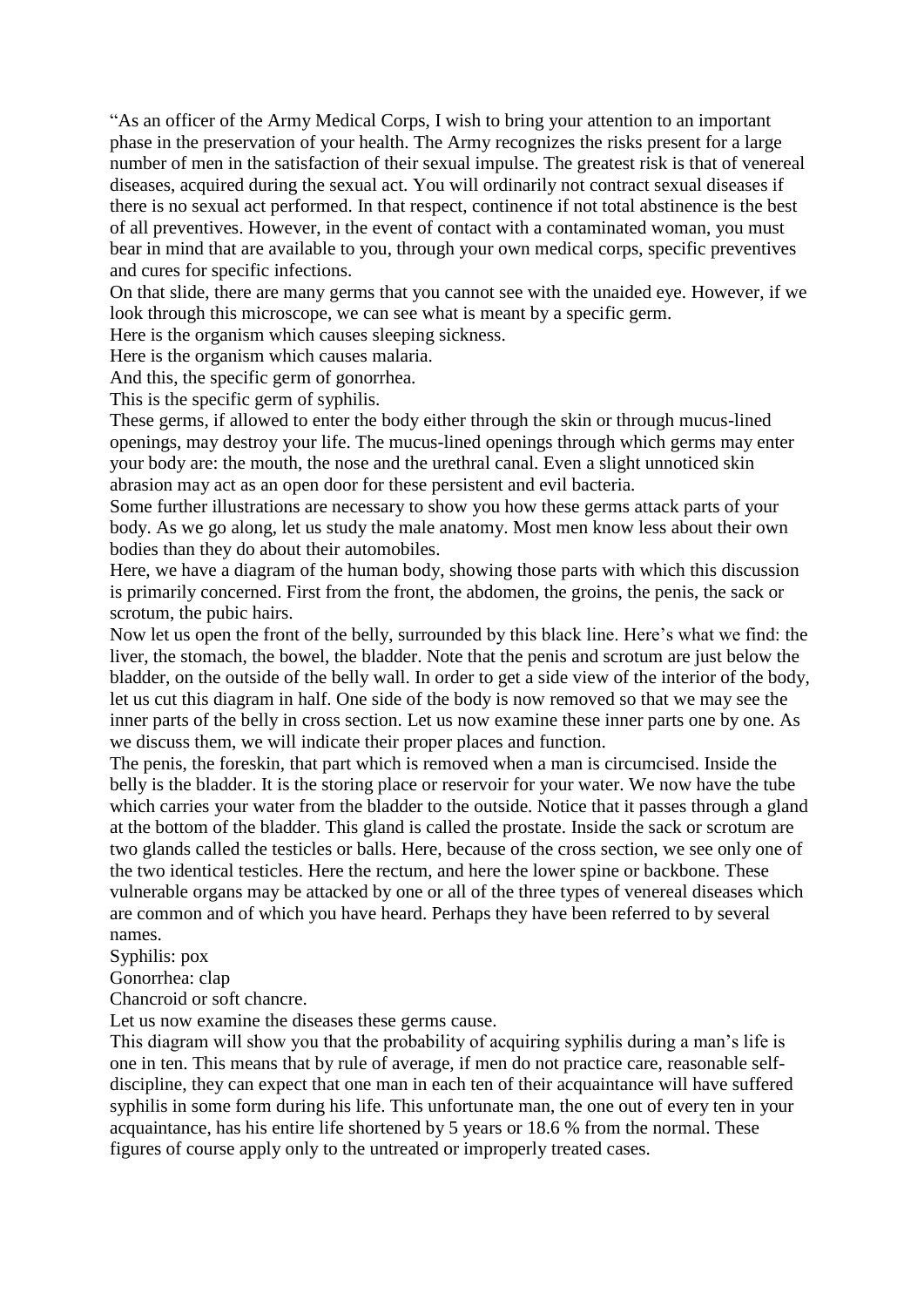Now let us examine the characteristics of the specific germ which causes syphilis. The microorganism is corkscrew in shape. It may begin its entrance into the body at any point, that is, however, usually on the private parts. The germs bore their way into the skin usually within two hours after sexual intercourse. In a week or more, a hard-rimmed chancre or sore usually forms, most often on the penis. Although it may appear on the lip after kissing contact. By the time the sore has appeared, the germs have been distributed by the blood to every part of the body and may produce serious damage unless they are killed by the injection of the proper drugs. These sores or hard chancres when present, are usually the first sign of a syphilis infection. Many times however, they do not appear and their absence leaves the infected person to a false sense of security. This soldier was fortunate, fortunate since the sore appeared. It was therefore possible for him to seek early treatment. The early discovery and proper treatment of syphilis is vital to any infected person. On the other hand, this man was by no means so lucky, although his appearance is normal. This case is a hard chancre of the throat.

Good morning.

- Good morning, sir.

- Do you mind showing your throat to these men?

- Not at all, sir. Not if it'll help some of these men. Keep them from getting that disease I have, sir.

- Good.

This shows what happens in a syphilis-infected throat.

Before the syphilis germ has had the time to get through the skin and thus cause a chancre, you must take prophylactic, preventive treatment to kill these germs. This treatment should be taken within two hours. The treatment itself will be shown to you later in this film. However, if you have already contracted the disease as shown by this sign, the hard chancre, or by other signs which follow, you should go to a medical officer of your organization at once. He will immediately take specimens to scientifically determine if you actually have syphilis. In the case of this individual, no hard chancre appeared. The first sign was the rash or breaking out of the skin. This is the so-called secondary stage, in which the manifestations of the disease may be wide spread through the body. The medical officer can differentiate this rash from other skin diseases by making a blood test, by looking for the germs in the skin. Expert medical care such as you are able to get in your own medical department, will yet restore this man to health.

Many cases of syphilis do not show these two early warning signs. They may not be discovered for several years after infection. Also, the warning signs may be so slight that the men disregard them. Thus we find the mental type of case resulting. This chart indicates that the development of insanity many years after infection is ten times higher among those who received no treatment or inferior treatment.

This form of insanity will require continuous treatment, probably for life, and the patient must be kept under guard at all times. The most important facts to remember about the prevention of these tragic cases of syphilis are: first, they can be prevented by taking prophylactic treatment. The treatment should be taken before the germ has had a chance to get through the tissues or as soon as possible. Second, that practically all cases of syphilis are curable if discovered early in the first or chancre stage, thereupon treated. Third, that you can secure proper medical treatment from the Army Medical Corps.

Here again is another sexual menace: the specific germ causing gonorrhea or clap. It enters the body by the same method as the germs causing syphilis. During sexual intercourse, the sticky matter inside the female organ gets under the foreskin or in the opening of the penis. If the woman has gonorrhea, this sticky pus-like fluid carries the germ. They stay on or inside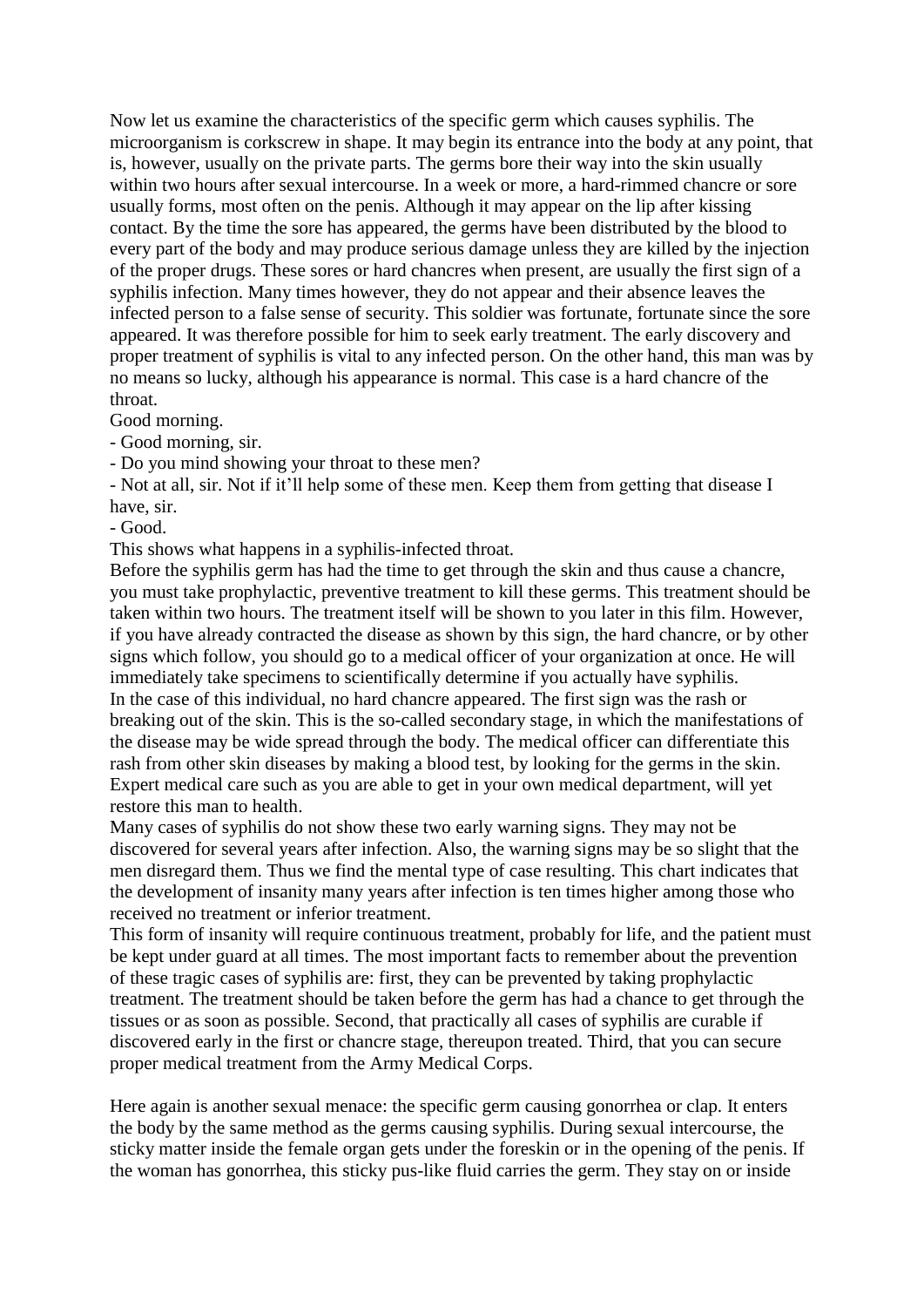the penis after the intercourse is finished. If these germs are not destroyed early, they will dig in and begin growing.

## **ABSCESS**

From a couple of days up to two weeks after these germs begin to bore in, pain and burning will be noted whenever the infected person tries to pass water. He will notice when arising in the morning, that there will be a thick yellow fluid called pus coming from the opening in the head of the penis. Don't attempt to strip down or milk the penis. This is harmful. If you are infected, the pus will come out of itself. This pus carries millions of gonorrhea germs. Under the microscope, these gonococcus germs appear like this. The medical officer will examine all suspected cases carefully to find out if they are infected with those germs. The pus from the penis may get on the hands, the handkerchiefs or towels, and blindness, heart trouble and many other mortal diseases may result when a careless patient carries the infection by his hands to other parts of his own body or those of some innocent persons.

Chancroid, known as blue balls or soft chancre, is another form of venereal disease that can be acquired during sexual intercourse. This diagram will give you a graphic idea of the extent of this virulent disease. The head and shaft of the penis and the skin of the abdomen or scrotum may have several sores. If not treated, they will spread rapidly in size. This case, for example, failed to see a medical officer promptly. These swellings are like boils: when opened, they let out a lot of pus. They take a long time to heal and the permanent scars usually remain.

Any of these complications may result from neglect or from a case treated by so-called "clap doctors". Do not permit yourself to be treated by a quack, or druggist. They will do you more harm than good.

This man is taking not only his own life and sanity in his hands, but is endangering the health of all of his associates by not reporting to his own medical officer for treatment.

A record made by the medial officer who treats you will follow you wherever you are transferred. It'll be used only to keep the medical officers who will treat you informed as to the progress of your case, and as a history of the treatment you have received. Proper medical care will not only prevent danger to others, but may shorten and prevent complications of the disease in the infected man. A soldier who does not report to the medical officer at once if he suspects he has gonorrhea is in fact very dangerous. He's dangerous to everyone in his unit and to everyone with whom he comes in contact, even in such a way as we have such witnessed.

Careful explanation has been given you of the venereal diseases to which you may be exposed. I have also explained to you the proper method of prevention and cure. Do not think that you are the lucky one to go on unscathed. Germs know no distinction between one man and another.

I will now show you how you can avoid getting any of these diseases in the first place. If you have sexual intercourse, there are two things you must do. First, keep something between you and the germs of venereal disease by using a good rubber. They should be purchased preferably from an army post exchange, or, if this is impossible, from a reliable drugstore. Rubber prophylactic should be free from holes, blisters, air bubbles and all other defects in material or workmanship. Test it carefully. Inflate it with air as you would a toy balloon until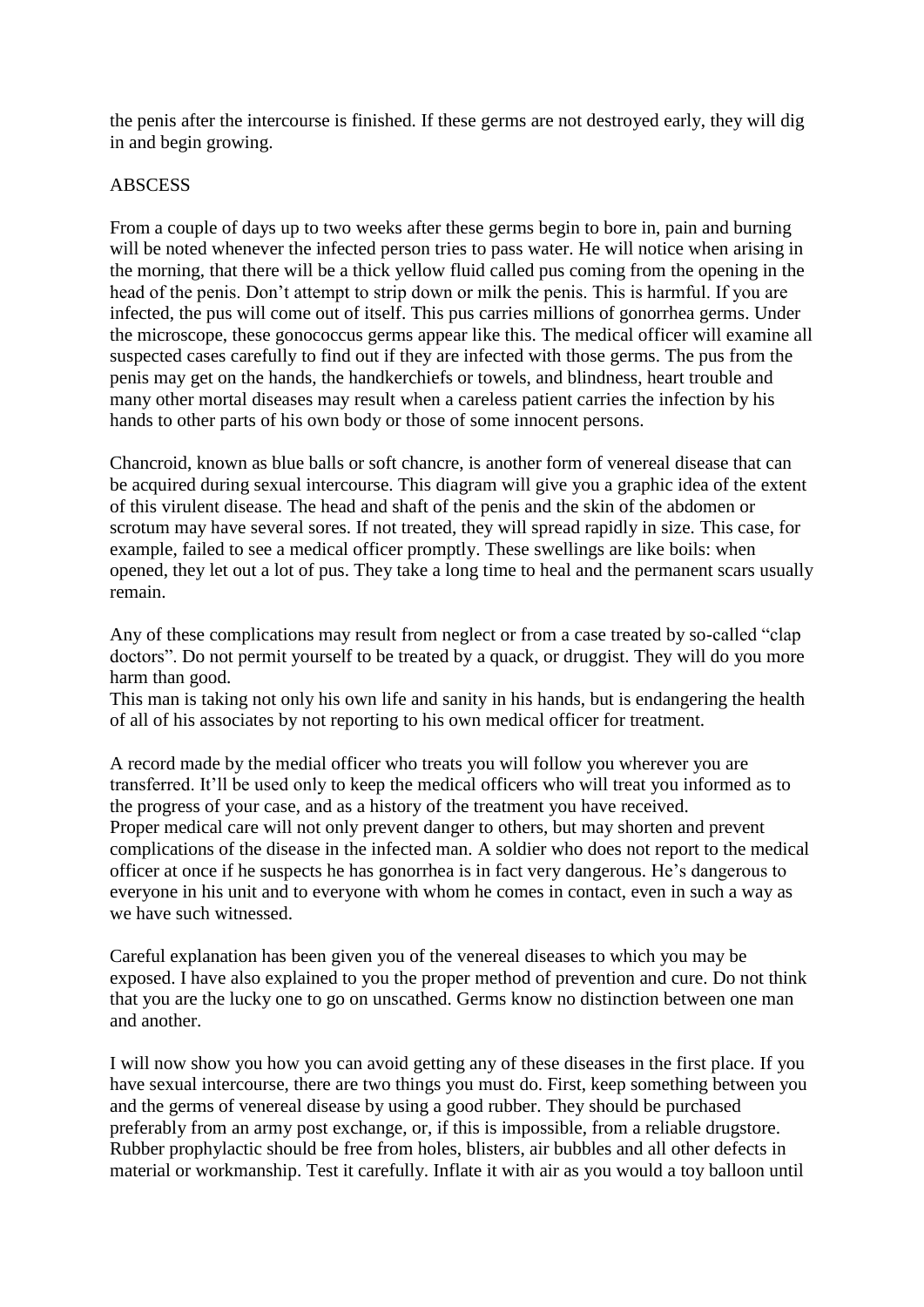the rubber is fully extended. Look for any signs of escaping air. It may be further tested by filling it with two cups of water and noting if any oozing is present. Roll it up, place a little of the lubricant from the tube in your packet on the inside, roll it onto the penis as shown by this scene. The rest of the lubricant should be smeared on the outside of the rubber after it is on. This prevents tearing and helps protect against disease in case the rubber should break. When you are through, unroll the rubber. If the woman has gonorrhea or syphilis, as she probably has, there will be millions of the germs on the rubber, on the hand that removed it and on the surfaces surrounding the penis.

You must now do these things as quickly as possible. First, urinate, pass your water. Second, wash your hands, your penis and the surrounding skin and hair thoroughly with soap and water. Third, get to the nearest prophylactic station for a treatment. Every minute is important. There is no sure method of preventing venereal disease if you expose yourself to it. These methods will prevent most infections if taken soon enough and performed thoroughly enough. You can secure proper prophylactic treatment under the supervision of a trained medical soldier. Get a copy of the prophylactic slip and keep it so you will have a record of your treatment. The medical department soldier who witnessed your treatment will sign your slip.

Proper prophylactic treatment is given as follows. First, scrub the belly and private parts thoroughly with soap as we see here. Then rinse the soap off with water and wash the parts with bichloride mercury solution. Then the  $(\ldots)$  medicine is placed in a special syringe, the tip of which is set into the head of the penis and the medicine is forced gently into the urethra. You will recall that this is where the gonorrhea germs first started their trouble. Second, the head of the penis is clamped like this and the medicine is held there for at least 5 minutes to ensure that all possible germs are reached by the medicine. Third, rub the salve (mercury ointment) over the private parts, the upper part of the legs and also the stomach. This is to prevent syphilis or hard chancre. You must grease yourself all around the private parts, for the woman might have had a sore on her stomach or legs as well as her private parts. Use a piece of paper inside your underwear to keep the salve from your outer clothes.

In view of what we have seen and talked of here, I'm sure it is easy for you to understand how important it is for your own sake to take treatment as soon as possible after your sexual intercourse. Do not allow the germs to get so far inside the body. It'll be hard for our medicine and treatment to reach and kill them. At your army hospital, you can secure the best possible prophylaxis and treatment. Army hospitals have the latest equipment and use the latest drugs. You cannot secure better treatment elsewhere regardless of the price you might pay. The medical officers who treat you are well-trained and must present evidence of high professional qualifications before they are commissioned. Their service to the army men is free.

Even if you have already had a venereal disease, the advice you have just heard is sound because, unlike some diseases, you may contract a venereal disease any time that you are exposed. Do not rely on tips from anyone as to how to treat venereal diseases. You now know the real facts. If you suspect that you have a venereal disease, report to your first sergeant or charge of quarters and have your name entered on the sick book.

In closing, let me emphasize, it is extremely important that you do not go on a drinking party and allow yourself to become so drunk that you get careless. Drunkenness is responsible for much venereal disease since a drunken soldier loses his judgment and becomes a victim through his own failure to take the precautions recommended to him by the Medical Corps of the United States Army.